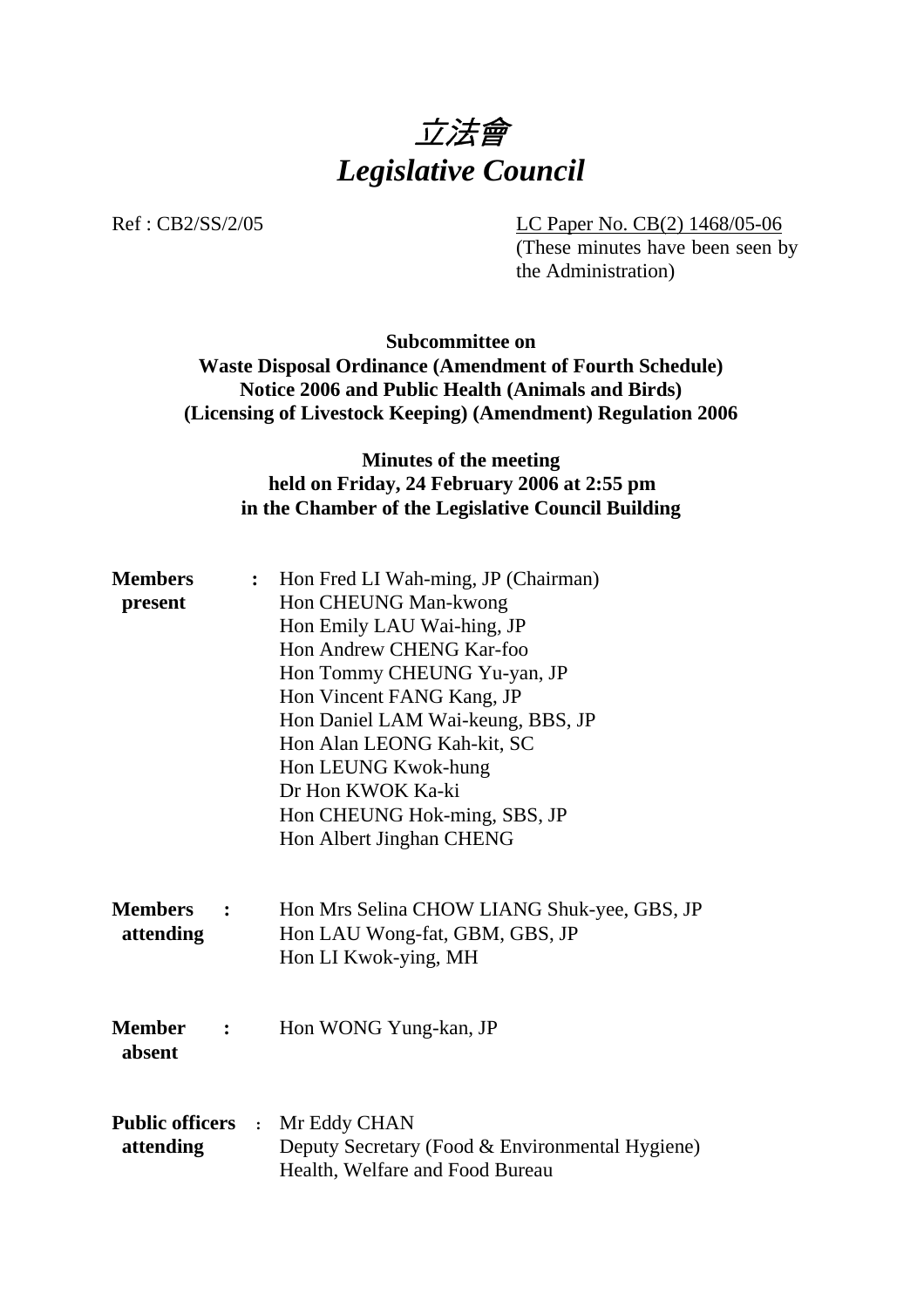Mr Wallace LAU Principal Assistant Secretary (Food & Environmental Hygiene) 1 Health, Welfare and Food Bureau

Dr Thomas SIT Hon-chung Assistant Director (Inspection and Quarantine) Agriculture, Fisheries and Conservation Department

Mr Edmond HO Principal Environmental Protection Officer (Waste & Water Science) Environmental Protection Department

Mr WONG Wing-hong, Peter Senior Assistant Solicitor General Department of Justice

Mrs WALLER CHAN Kit-mui, Emme Senior Assistant Law Officer (Civil Law) Department of Justice

Miss IP Wan-yok, Leonora Senior Government Counsel Department of Justice

Mr MUI Kei-fat, Llewellyn Senior Government Counsel Department of Justice

# Attendance by : Society for the Prevention of Cruelty to Animals (HK)

#### **invitation**

Dr Jane GRAY Chief Veterinary Surgeon Deputy Director (Veterinary Services)

Dr Anthony JAMES Chairman of Animal Welfare Advisory Group SPCA Advisor

#### Ms Rowena HAWKINS

Mr LEUNG Wai-hay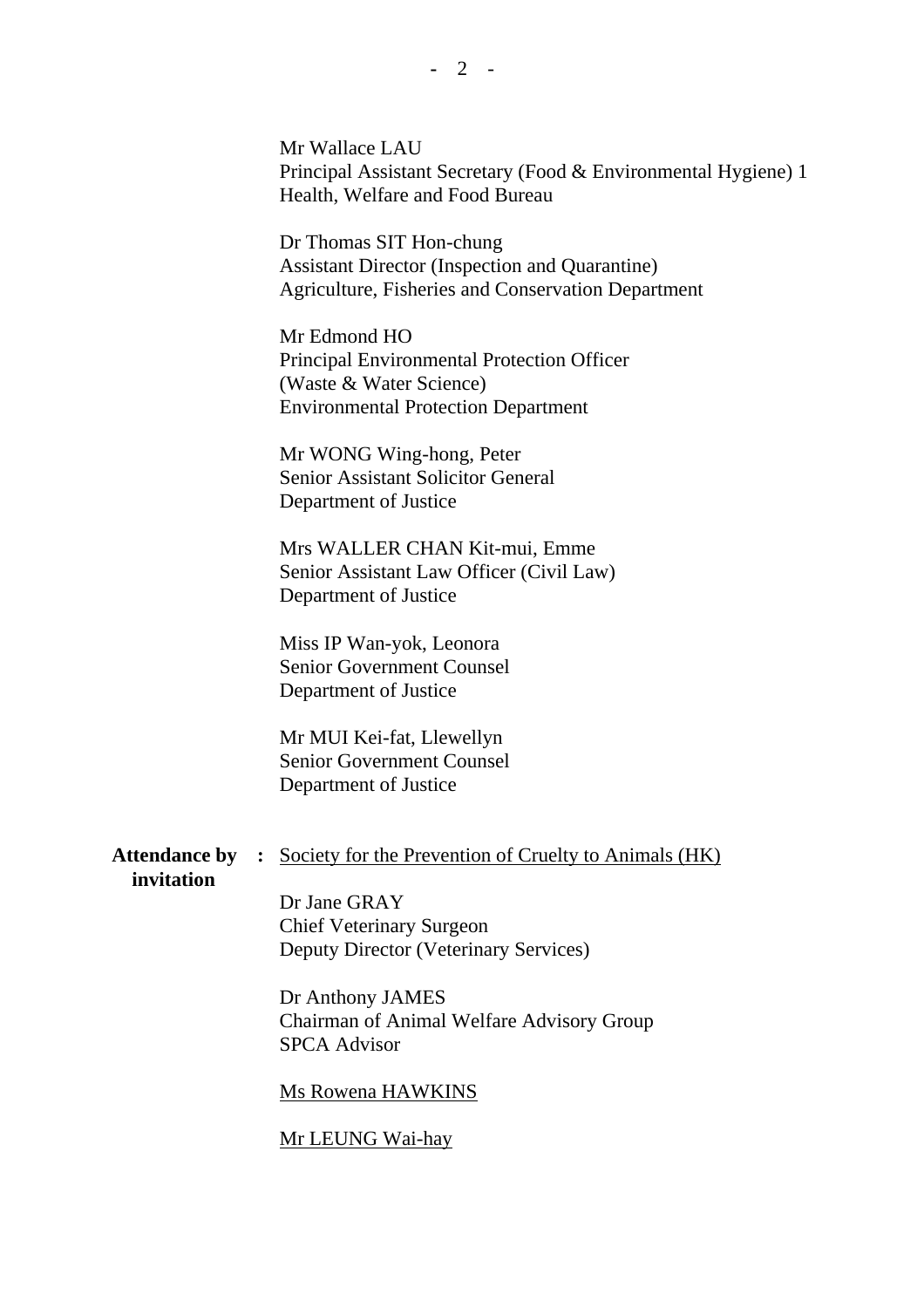# Hong Kong Racing Pigeon Association

Mr HUI Chun-ping Chairman

救救寵物禽鳥大聯盟

Mr SHEK Kwok-keung

- **Clerk in :** Mrs Constance LI  **attendance** Chief Council Secretary (2)5
- **Staff in :** Mr Stephen LAM  **attendance** Assistant Legal Adviser 4

Miss Betty MA Senior Council Secretary (2)1

Ms Anna CHEUNG Legislative Assistant (2)5

**I Confirmation of minutes of meeting**  [LC Paper Nos. CB(2) 1207/05-06]

The minutes of meeting on 16 February 2006 were confirmed.

2. The Subcommittee deliberated (index of proceedings attached at **Annex**).

# **II Meeting with deputations/individuals**

Society for the Protection of Cruelty to Animals (HK) *[LC Paper Nos. CB(2) 1208/05-06(01) and 1251/05-06(01)]* 

3. Dr Jane GRAY presented the views of the Society for the Protection of Cruelty to Animals (HK) as detailed in its submissions.

Ms Rowena Hawkins *[LC Paper No. CB(2) 1208/05-06(02)]* 

4. Ms Rowena Hawkins presented her views as detailed in her submission.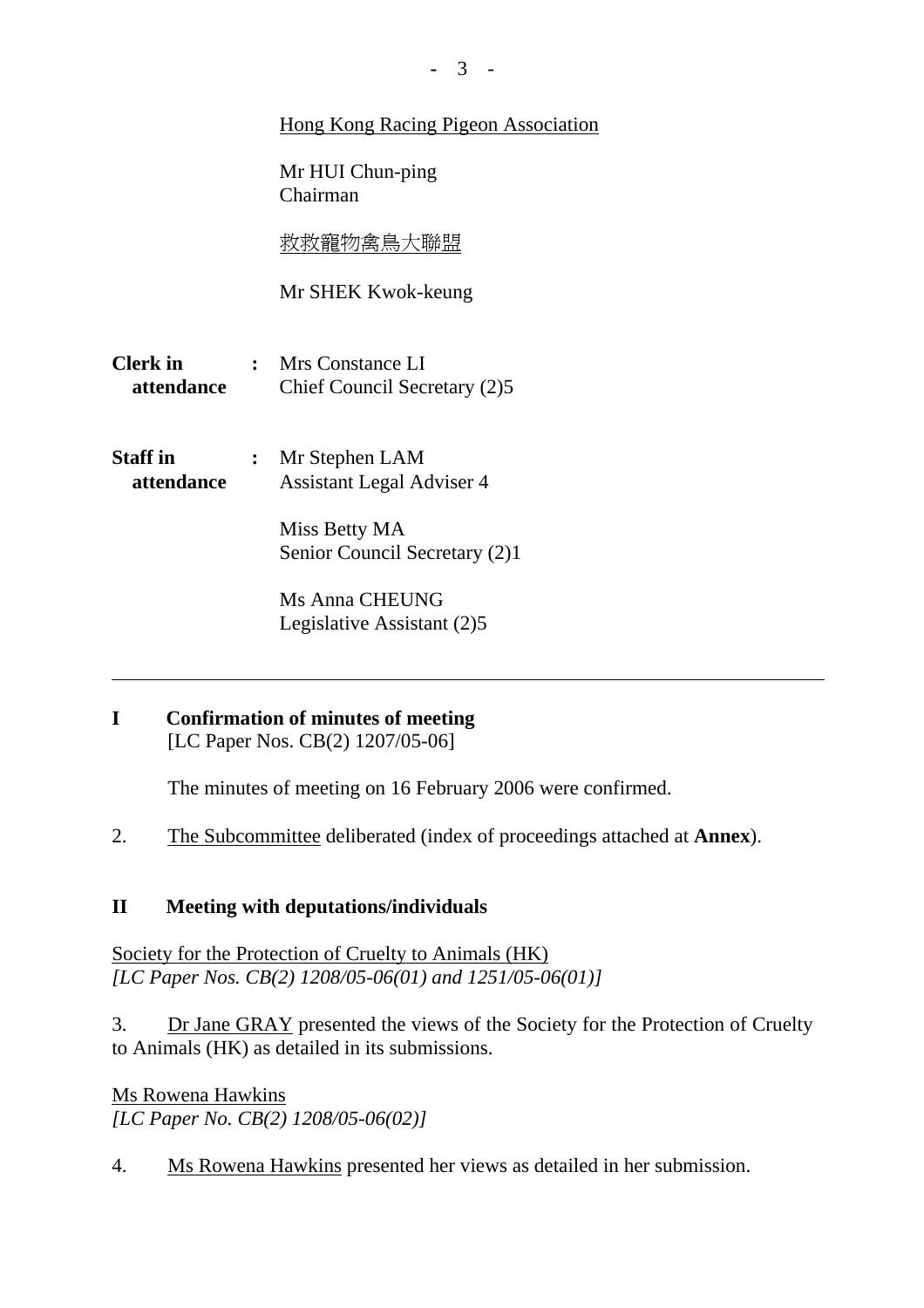Mr LEUNG Wing-hay *[LC Paper No. CB(2) 1208/05-06(03)]* 

5. Mr LEUNG Wai-hay presented his views as detailed in his submission.

Hong Kong Racing Pigeon Association *[LC Paper No. CB(2) 1226/05-06(01)]* 

6. Mr HUI Chun-ping presented the views of Hong Kong Racing Pigeon Association as detailed in its submission.

救救寵物禽鳥大聯盟 *[LC Paper No. CB(2) 1236/05-06(01)]* 

7. Mr SHEK Kwok-keung presented the views of 救救寵物禽鳥大聯盟 as detailed in its submission.

8. Mr LAU Wong-fat, who was also Chairman of Heung Yee Kuk (HYK), said that HYK expressed strong dissatisfaction that the Administration refused to make any compensation to the owners of backyard poultry, as these owners regarded the prohibition of backyard poultry keeping amounted to a deprivation of their property. HYK would not rule out the possibility of seeking the court's ruling on whether the legislation was consistent with the protection of property right under Article 105 of the Basic Law (BL).

9. Members noted that 10 other organisations/individuals had provided written submissions but did not attend the meeting.

#### **III Meeting with the Administration**  [LC Paper No. CB(2) 1226/05-06(03)-(05)] [LC Paper No. LS 38/05-06]

10. The Administration briefed the Subcommittee on its responses to issues raised at the last meeting on 16 February 2006. The Administration elaborated on the reasons that the legislative amendments to prohibit backyard poultry farming were considered to be consistent with the property right guaranteed under BL 105. Members noted that the legal adviser to the Subcommittee had prepared a paper on the subject matter.

11. The Administration informed the Subcommittee that consideration was being given to amending the subsidiary legislation to provide for exemption to owners of backyard poultry who had submitted applications for "exhibition licence for animals/birds" before the subsidiary legislation came into operation on 13 February 2006.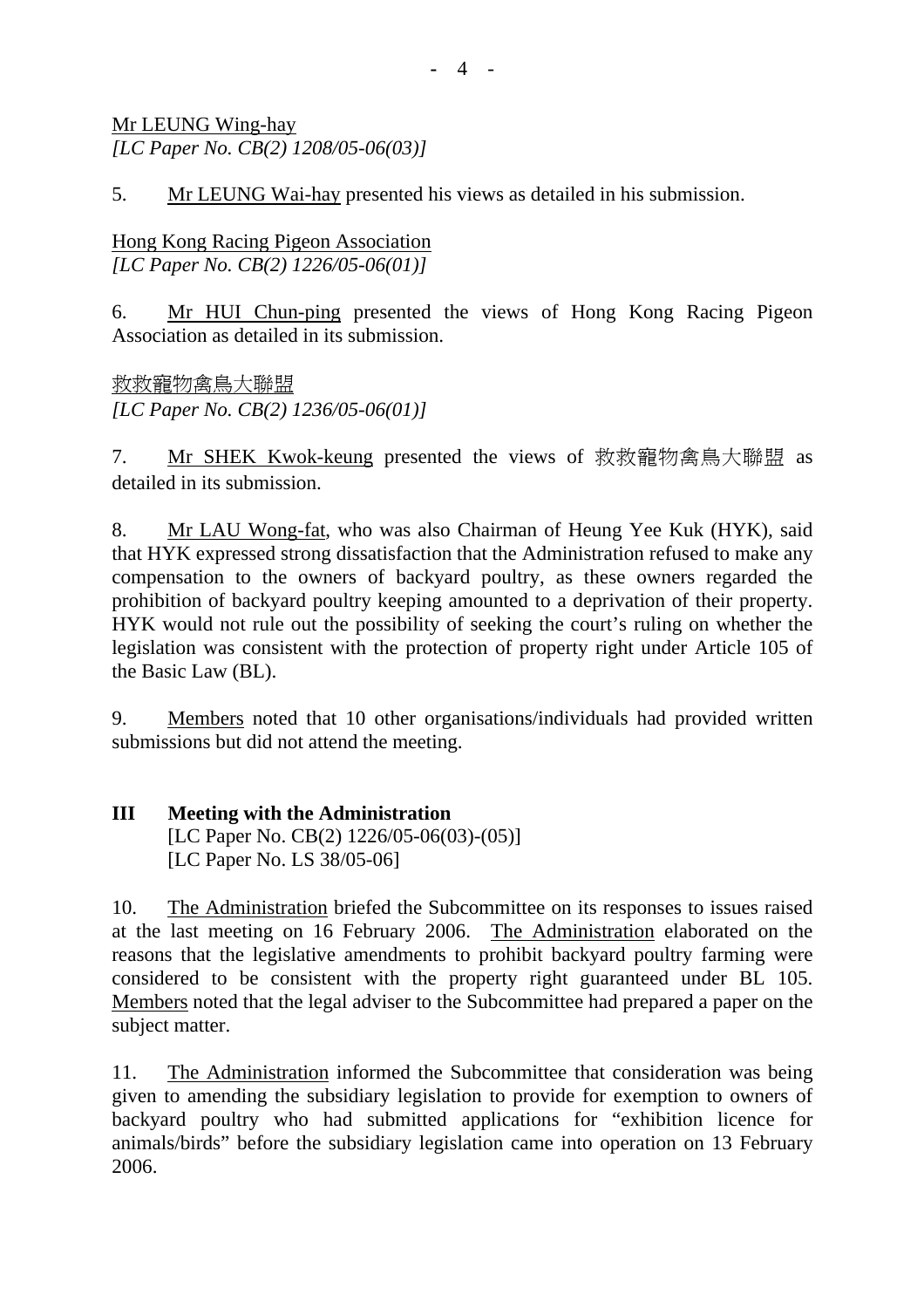- Admin 12. The Administration was requested to  $-$ 
	- (a) reconsider the request for making compensation to the affected owners of backyard poultry; and
	- (b) provide information on the manpower (and working hours) involved in taking enforcement actions against illegal keeping of backyard poultry since the legislation came into operation on 13 February 2006.

# **IV Date of next meeting**

13. Members agreed to hold the next meeting on 7 March 2006 at 8:30 am.

14. The Chairman said that as agreed at the last meeting on 16 February 2006, he would move a motion to extend the scrutiny period to 29 March 2006 to allow more time for the Subcommittee to study the subsidiary legislation,

15. The meeting ended at 5:00 pm.

Council Business Division 2 Legislative Council Secretariat 20 March 2006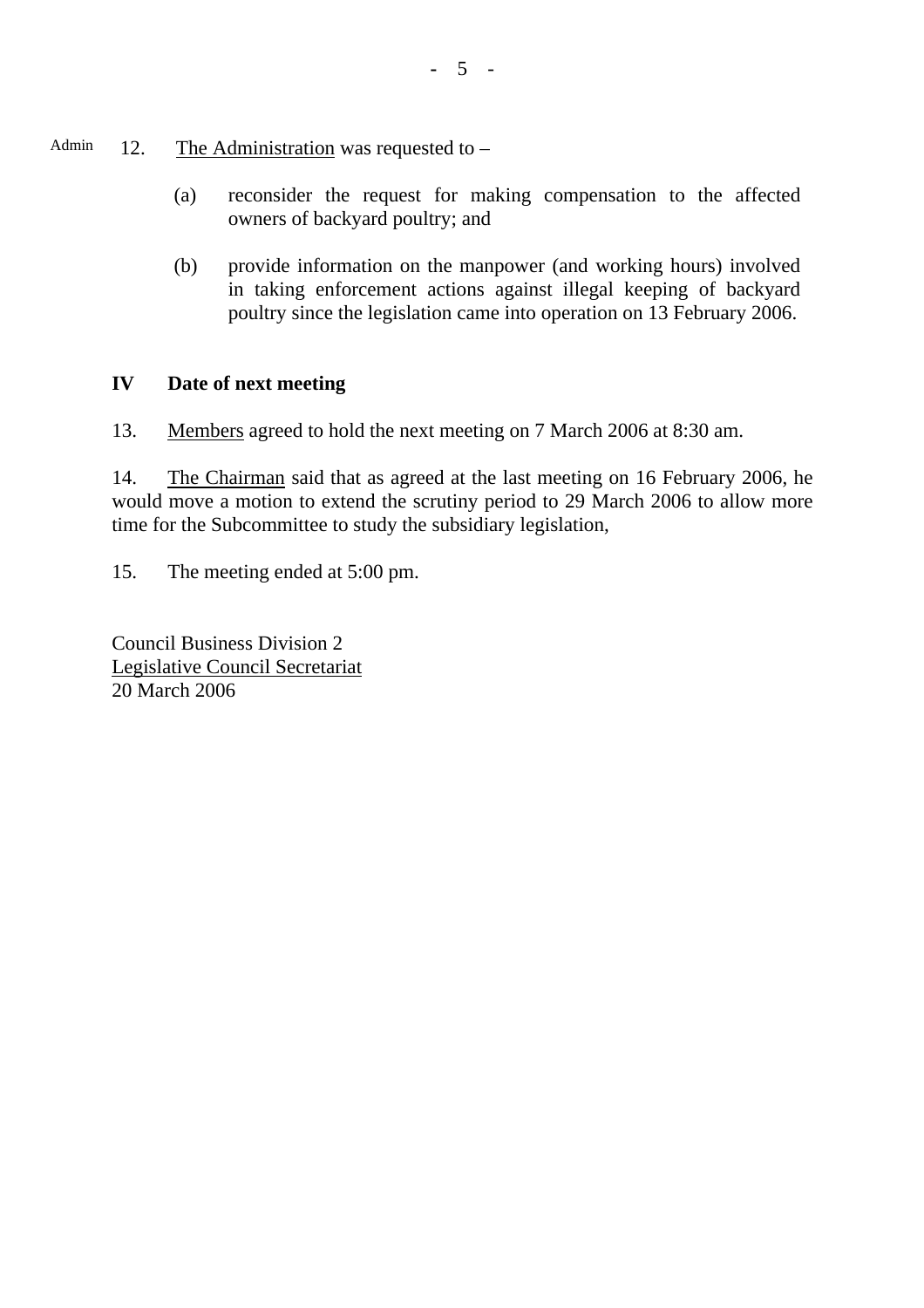# **Proceedings of the meeting of the Subcommittee on Waste Disposal Ordinance (Amendment of Fourth Schedule) Notice 2006 and Public Health (Animals and Birds) (Licensing of Livestock Keeping) (Amendment) Regulation 2006 on Friday, 24 February 2006 at 2:55 pm in the Chamber of the Legislative Council Building**

| <b>Time Marker</b> | Speaker(s)                                                         | Subject(s)                                                                                      | <b>Action</b><br>required |
|--------------------|--------------------------------------------------------------------|-------------------------------------------------------------------------------------------------|---------------------------|
| 000737-001058      | Chairman                                                           | Welcoming remarks                                                                               |                           |
| 001059-001650      | Society for the Prevention<br>of Cruelty to Animals<br>(HK) (SPCA) | Presentation of views by SPCA                                                                   |                           |
| 001651-002230      | Chairman<br>Ms Rowena HAWKINS                                      | Presentation of views by Ms<br>Rowena HAWKINS                                                   |                           |
| 002231-002722      | Chairman<br>Mr LEUNG Wai-hay                                       | Presentation of views by Mr<br>LEUNG Wai-hay                                                    |                           |
| 002723-003432      | Chairman<br>Hong Kong Racing Pigeon<br>Association                 | Presentation of views by Hong<br>Kong Racing Pigeon<br>Association                              |                           |
| 003433-004016      | Chairman<br>救救寵物禽鳥大聯盟                                              | Presentation of views by 救救<br>寵物禽鳥大聯盟                                                          |                           |
| 004017-004119      | Chairman                                                           | Confirmation of minutes of<br>meeting on 16 February 2006                                       |                           |
| 004120-004456      | LAU Wong-fat                                                       | Views of Heung Yee Kuk on<br>Article 105 of Basic Law (BL)<br>and backyard poultry keeping      |                           |
| 004457-005652      | Admin                                                              | Administration's response to<br>the views expressed by<br>deputations                           |                           |
|                    |                                                                    | Administration's response to<br>the motion passed by the<br>Subcommittee at the last<br>meeting |                           |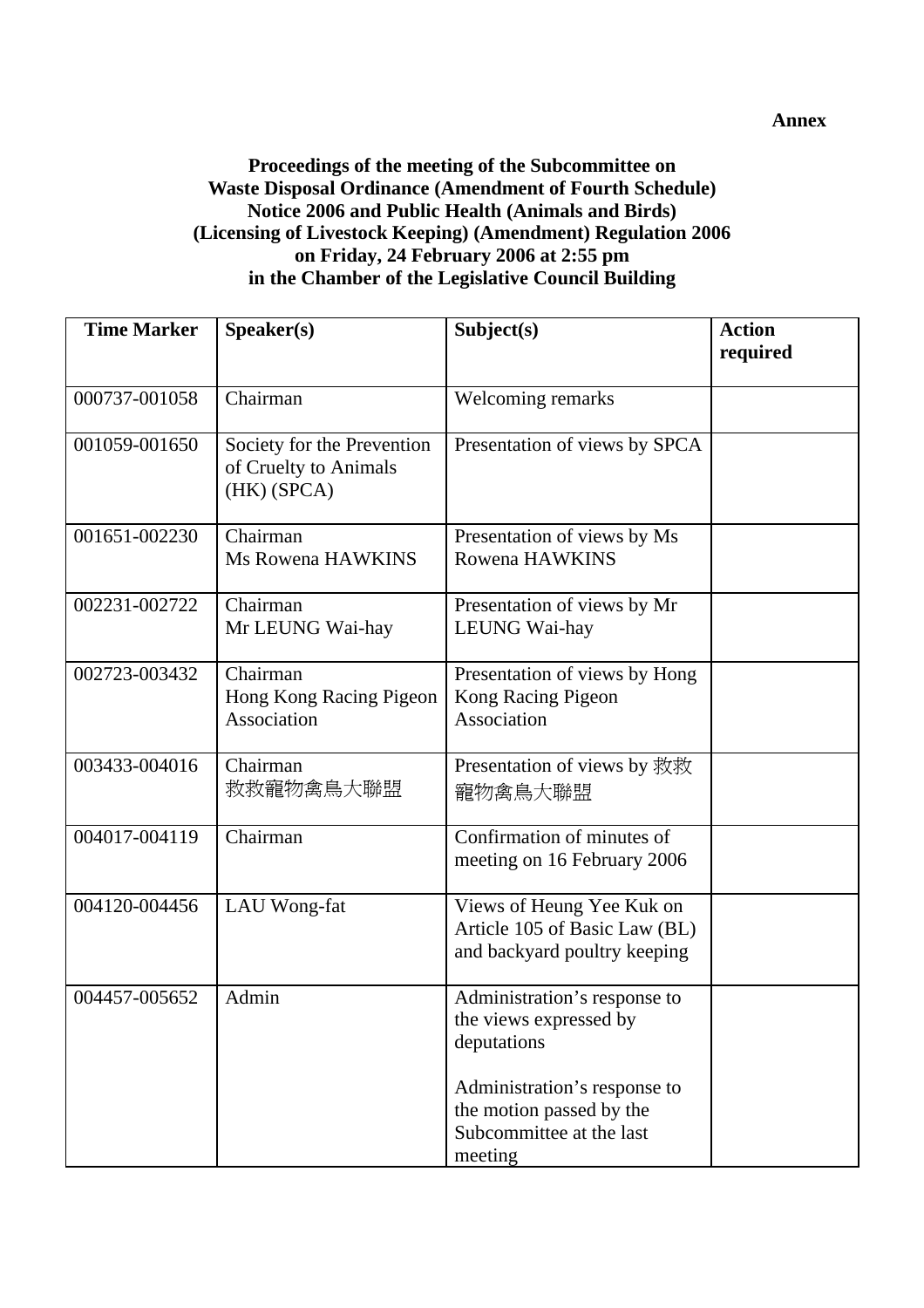| <b>Time Marker</b> | Speaker(s)                                                  | Subject(s)                                                                                                                                | <b>Action</b><br>required |
|--------------------|-------------------------------------------------------------|-------------------------------------------------------------------------------------------------------------------------------------------|---------------------------|
|                    |                                                             |                                                                                                                                           |                           |
|                    |                                                             | Issuance of exhibition licence<br>for animals/birds who wished<br>to continue to keep poultry                                             |                           |
| 005653-005851      | Daniel LAM<br>Chairman<br>Admin                             | Compensation for owners of<br>backyard poultry                                                                                            |                           |
| 005852-010232      | <b>KWOK Ka-ki</b><br>Admin                                  | Arrangements for<br>implementing the legislation<br>and compensation for owners<br>of backyard poultry<br>Fees for exhibition licence for |                           |
|                    |                                                             | animals/birds                                                                                                                             |                           |
| 010233-011154      | Admin<br>ALA4                                               | Meaning of deprivation under<br><b>BL</b> 105                                                                                             |                           |
| 011155-012111      | Chairman<br><b>Andrew CHENG</b><br>Admin                    | Special licence for pet poultry<br>and birds                                                                                              |                           |
| 012112-012629      | <b>LEUNG Kwok-hung</b>                                      | Compensation for owners of<br>backyard poultry                                                                                            |                           |
| 012630-013351      | <b>Emily LAU</b><br>Admin                                   | Compensation for owners of<br>backyard poultry                                                                                            |                           |
|                    |                                                             | Operational details for issuing<br>exhibition licence for<br>animals/birds                                                                |                           |
| 013352-014721      | <b>CHEUNG Hok-ming</b><br>Admin<br>Alan LEONG               | Justifications for not making<br>compensation to backyard<br>poultry owners                                                               |                           |
| 014722-015002      | Hong Kong Racing Pigeon<br>Association<br>Chairman<br>Admin | Testing of bird carcass for<br>H5N1 virus                                                                                                 |                           |